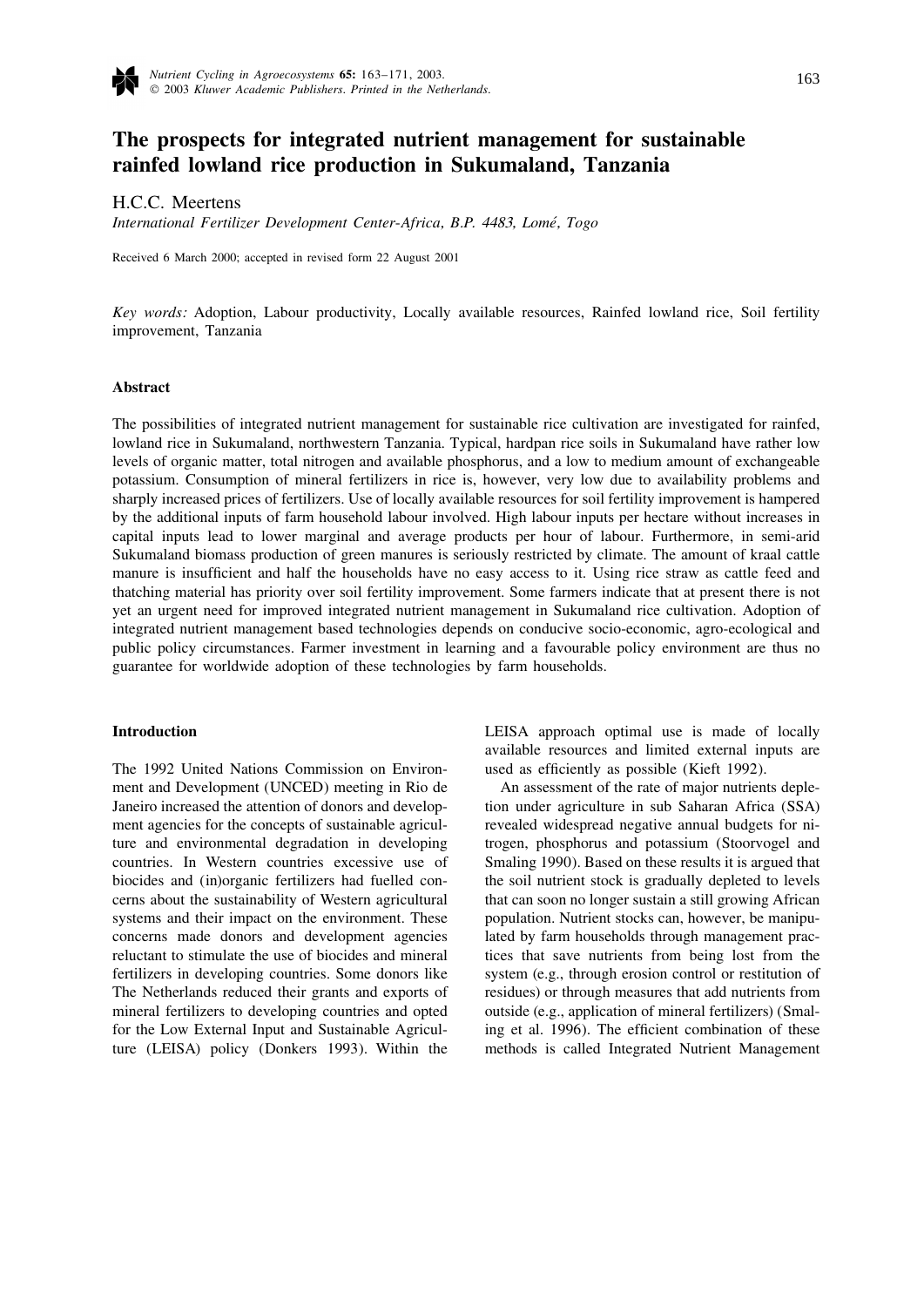ples of INM systems in developing countries but plants at tillering, as a response to farmers' statements admits that these are still isolated instances. Pretty of declining yields in their rice fields (Enserink et al. (1995) argues that farmers must invest in learning 1994). The adoption of this technology was very because adoption of INM requires increased inputs of meagre, mainly due to availability problems of urea in labour, management skills and knowledge. However, the villages and a decreased profitability of the rice-Pretty (1995) regards the absence of a favourable urea technology as a result of sharp farmgate price policy environment as the principal barrier to INM increases of urea. As a consequence, donors and and LEISA in general because most policy government institutions engaged in research and exframeworks still actively favour farming on the basis tension on rice in Sukumaland shifted their attention of external inputs and technologies. to the possibilities of soil fertility improvement in rice

growth in average incomes, and even an actual de- gives an overview of recent research in that direction cline in per capita food production. International in Sukumaland rice. Labour productivity is investiinstitutions like the World Bank and the International gated in detail because the relatively high labour Monetary Fund (IMF) argued that the state should requirements of many proposed methods involving withdraw from intervention in the economy and open locally available resources appear to be a serious up all economic activity, especially in agriculture, to constraint for adoption by households. The aim of this market forces. Further aid was only supplied to in-<br>paper is to use the Sukumaland case study for drawing dividual African governments which were prepared to more general conclusions with regard to the adoption adjust to the requirements of the international finan- potential of INM systems and to show that farmer cial institutions (Barratt Brown 1995). Such aid in the investment in learning and a favourable policy enform of so called structural adjustment programmes vironment alone can not guarantee adoption of INM started in Tanzania around 1986. The reform mea- based technologies. sures included a liberalization of the supply and pricing of agricultural inputs. In 1988/89 mineral fertilizers had an implicit subsidy of up to 80 percent. **Setting of the rainfed lowland rice cropping** The reform measures forced the Tanzanian govern- **system in Sukumaland** ment to phase out the subsidy gradually from 70 percent in 1990/91 to zero in 1994/95 (World Bank In Sukumaland average annual rainfall varies between 1994). The significant increase in mineral fertilizer 700 mm and 1000 mm. The rains normally start prices, while crop prices increased only slightly, led to around mid-October and end by mid-May. The raina significant decrease in mineral fertilizer consump- fall pattern is bimodal with peaks in November-Detion and demand in Tanzania (FAO 1997). The ad- cember and March-April. The rainshowers are, howverse circumstances for use of mineral fertilizers in ever, very localized and unpredictable. Dry spells are Tanzanian agriculture encouraged farmers, research- common throughout the rainy season but are most ers and policy makers to investigate the possibilities pronounced during January (Meertens et al. 1996). of alternatives for soil fertility improvement. In the Sukumaland lies mostly between 1000–1300 m mid-1990s this led to a conducive policy environment above sea level. The landscape is characterized by for INM based technologies in Tanzania. broad as well as narrow valleys separated by rocky

lowland rice in Sukumaland as a case study for gneissic rocks. There are also some vast alluvial investigating the possibilities of INM for sustainable (fluvial and lacustrine) plains, derived from the same rice production in Tanzania. Sukumaland forms the type of rocks. Typical soil catenas have developed in greater part of the Mwanza and Shinyanga regions in the granite and gneissic parent materials. The broad northwestern Tanzania. Rainfed lowland rice cultiva- valleys are gently undulating to almost flat with tion is important in most parts of Sukumaland for its alkaline, sandy clay hardpan soils as dominant soil contribution of food and cash to the households types. Dominant soil types in the vast plains are dark (Meertens et al. 1999). Between 1989 and 1994 the cracking clays or calcareous, friable clay loams Farming Systems Research Project Lake Zone de- (Milne 1947). The cultivation of rice in Sukumaland veloped a rice-urea technology, involving the applica- is very important in the broad valleys with dominant

(INM). Pretty (1995) presents some successful exam-<br>tion of a low dose of nitrogen (30 kg N ha<sup>-1</sup>) to rice During the 1970s SSA showed practically no fields with locally available resources. This paper

This paper discusses the cultivation of rainfed hills that consist mainly of granitic and sometimes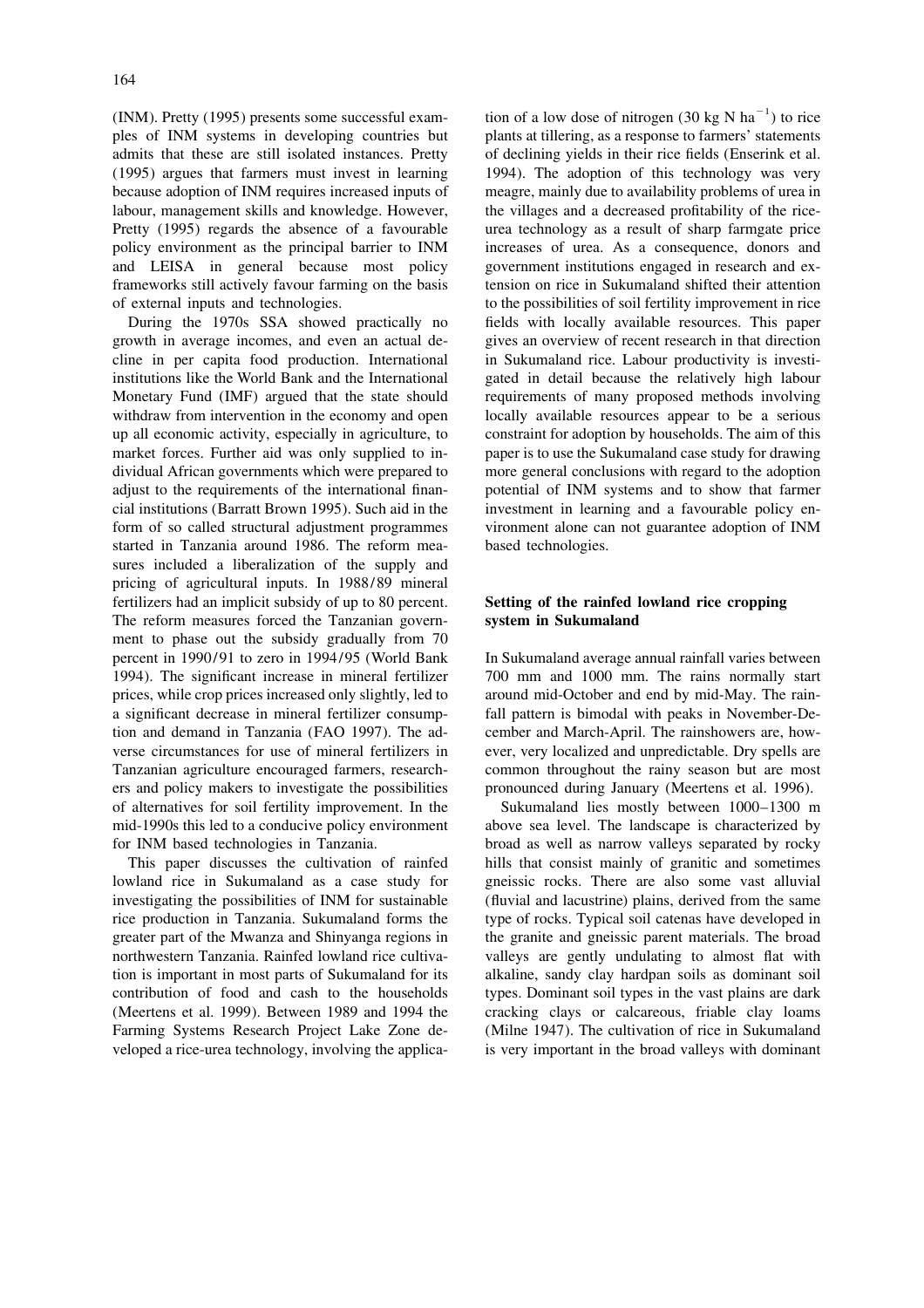the end of the season to a depth of 0–20 cm from al labour involved in cutting, transporting and incortypical, hardpan rice soils in Sukumaland, revealed a porating the green manures was well repaid by the low amount of organic carbon (12.4 g kg<sup>-1</sup>), a very lincreases in rice yield (Doggett 1965).<br>
low amount of total ni Bray), and a low to medium amount (0.25 meq 100 soil fertility improvement in Sukumaland rice due to  $g^{-1}$ ) of exchangeable potassium (Meertens et al. the availability of relatively inexpensive mineral fer-1992). tilizers. The complete withdrawal of subsidies on

farmers construct bunds around the rice fields in gave, however, a new impulse to such type of inwhich runoff water accumulates. The water holding vestigations. Examples are research on the use of capacity of the rice soils is very good due to the green manures and multi-purpose trees for soil fertilipresence of a hardpan. However, cultivars with low ty improvement in rice fields. One experiment inwater requirements are still preferred. The average volved the cultivation of *Sesbania sesban*, *Sesbania* yield of these tall, photoperiod sensitive *indica* cul-<br>tivars is 2300 kg ha<sup> $-1$ </sup> in Sukumaland. Land prepara-<br>for incorporation prior to rice transplanting. From the tion is done by ox plough or by handhoe. Transplant- onset of rains in November until the transplanting of ing is common in the more populated areas  $(100-270)$  rice at the end of March the *Sesbania sesban* and people km<sup>-2</sup>) while broadcasting of seed dominates *Sesbania rostrata* green manures were able to in the less popul main constraints to rice growing are weeding and while *Crotalaria ochroleuca* reached a maximum of 8 water shortages. In some parts of Mwanza region with tonnes ha<sup>-1</sup>. No effect on rice yield could be estabmore sandy rice fields, low soil fertility is also re- lished because the rice crop failed due to poor rainfall garded as a main constraint to rice production. In- (Otsyina et al. 1994). Another experiment investicorporation of weeds is, however, the only soil gated the use of dried leaves from *Leucaena* amendment made by farmers. The use of agricultural *leucocephala* as green manure for incorporation in inputs is very low. The rainfed lowland rice system in rice fields. The dried leaves were incorporated prior to Sukumaland is drought-prone and in one out of three rice transplanting and also 4 and 8 weeks after transyears farmers fail to plant rice due to unreliable, low planting. Total applications of 3 and 6 tonnes dried rainfall (Meertens et al. 1999). leaves ha<sup>-1</sup> were established and compared to control

Mwabagole rice station, an agricultural research sub- After consideration of the labour involved in transditions were compared with the puddling in of green was suggested to grow green manures on farm shoots of cassava tree (*Manihot glaziovii*) and cassia boundaries or on bunds between the rice fields. One (*Cassia* sp.), about a month before transplanting, and experiment investigated the performance of fast growwith the application of farmyard manure. Results over ing nitrogen fixing trees on rice bunds as green

hardpan soils (Solodic Planosols) which receive more creased rice yield by 1649 kg ha<sup>-1</sup> and the application than 800 mm average annual rainfall (Meertens et al. of 10 tons farmyard manure ha<sup>-1</sup> gave an increase of 1999

To catch and control the uncertain water supply mineral fertilizers in Tanzania during the early 1990s plots with no application. The experiment was repeated for two more seasons with the same treatments **Research on the use of locally available** on the same plots. Average results from these three **resources for rice soil fertility improvement** seasons showed that the application of 3 tonnes dried<br>
leaves  $ha^{-1}$  increased rice yield by 580 kg  $ha^{-1}$ <br>
Research on the use of locally available resources for relative t

station. Control yields under research station con- porting significant amounts of green matter to farms it two seasons showed that the puddling in of 10 tons manures for rice production, and as a possible fodder cassava tree shoots ha<sup>-1</sup> increased rice yield by 1419 for livestock during the dry season. Seedlings of kg ha<sup>-1</sup>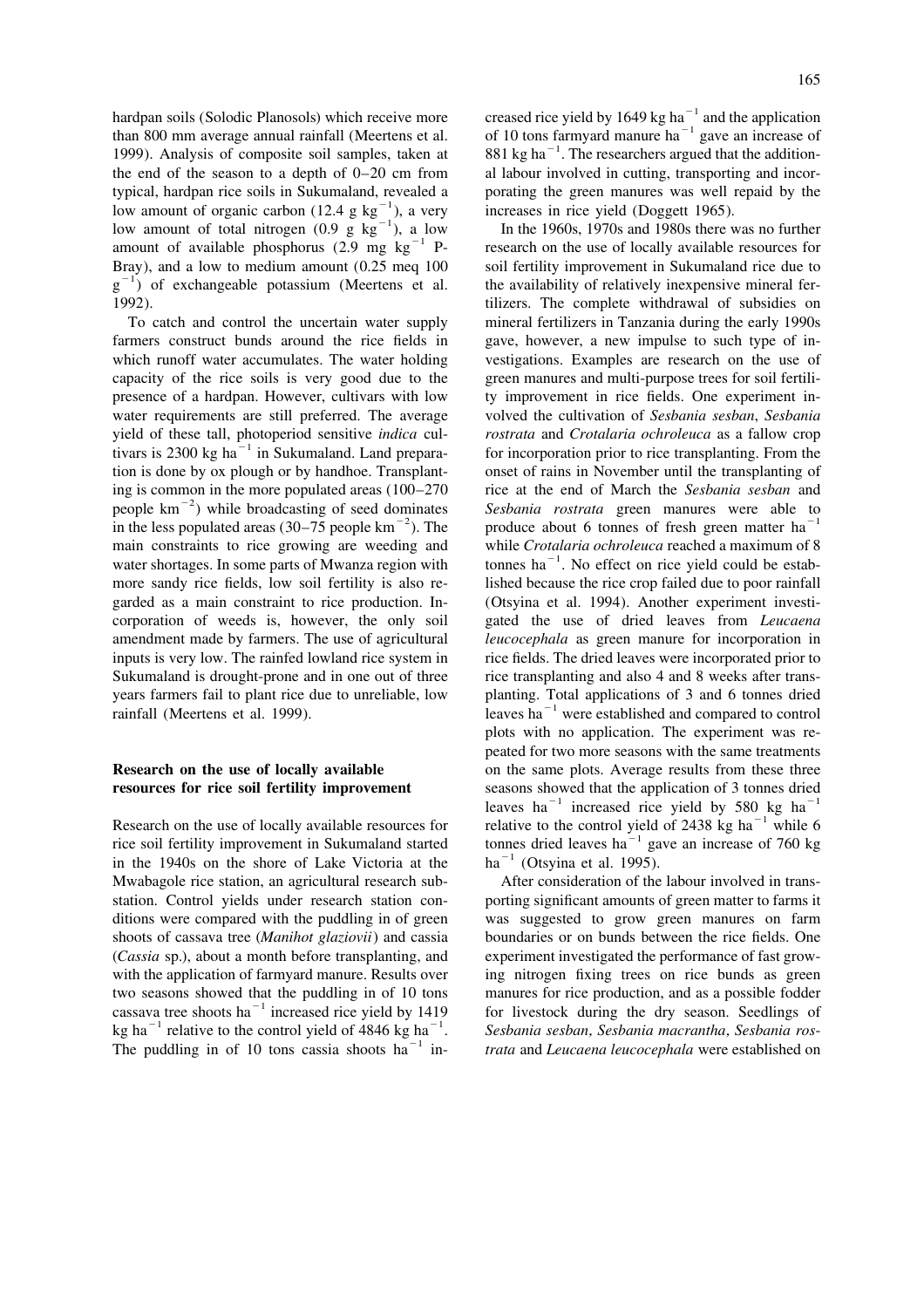rice bunds with a spacing of 0.5 m. Between 1993 and Plant Nutrition Programme in Shinyanga region com-<br>1995 there were four incorporations of *Sesbania* pared the application of 30 kg N ha<sup>-1</sup> in the form of sesban and Leucaena leucocephala, three incorpora-<br>tions of Sesbania macrantha and only one incorpora-<br>10 tonnes ha<sup>-1</sup> farmyard manure and 10 tonnes ha<sup>-1</sup> tion of *Sesbania rostrata*. The total amount of fresh rice husks prior to rice transplanting. The results from green matter applied between 1993 and 1995 is not these on-farm activities over both seasons showed that clear from the reports but can be estimated to be in the all treatments increased rice yield by 900–1000 kg<br>range of 25–50 tonnes ha<sup>-1</sup>. For the annual *Sesbania* ha<sup>-1</sup> relative to the control yield of 2580 kg ha<sup>-1</sup> ro (Otsyina et al. 1994). The effect from all incorpora- al communication). Sufficient amounts of rice husks tions of green manure on rice yield in 1995 were are only available near rice milling machines and can similar for all types of green manure. Green manuring thus be applied only very locally. About half of the increased rice yield by 1600–2000 kg ha<sup>-1</sup> relative to thouseholds in Sukumaland own livestock. Population the co 1995). No estimates were given for the labour in- have, however, decreased the available grassland volved in incorporating the green manures in these area. As a result the number of livestock units per

stem-nodulating legumes such as *Sesbania rostrata* Mwanza region about 3.6 tonnes of farmyard manure have revived the interest in green manures in recent is potentially available per year for each household years (Roger 1995). *Sesbania rostrata* is fast-growing with an average cultivated area of about 2.5 ha and fixes nitrogen more actively than most root-<br>
(Meertens and Lupeja 1996). This is only enough to 10 nodulating legumes. In Senegal *Sesbania rostrata* supply a dose of 10 tonnes ha<sup>-1</sup> on 0.36 ha of rice produced after only 8–9 weeks of growth a total dry<br>matter yield of about 10 tonnes ha<sup>-1</sup> (equal to about<br>50 tonnes fresh green matter ha<sup>-1</sup>). This represents an inight near to the houses in open places. Almost no<br>accum crop (Rinaudo et al. 1988). In a field experiment in therefore confusing to describe this open kraal manure Bangladesh, *Sesbania rostrata* produced 7.4 tonnes as farmyard manure. Analysis of a representative ha<sup>-1</sup> dry matter (about 37 tonnes ha<sup>-1</sup> fresh green sample of good quality kraal manure in Sukumaland matter) in 60 day matter) in 60 days while *Sesbania sesban* produced revealed that on dry matter basis it contained 1.05% 5.8 tonnes ha<sup> $-1$ </sup> dry matter (29 tonnes ha<sup> $-1$ </sup> fresh N, 0.19% P and 0.56% K (Lupeja and Meertens green matter) in the same period. The estimated 1996). The kraal manure contains, however, between addition of nitrogen to the soil was 252 kg ha<sup>-1</sup> for 20-30% water so 10 tonnes of kraal manure contains *Sesbania rostra sesban* (Bhuiyan and Zaman 1996). The incorporation release of nitrogen from the kraal manure in the first of a 40–60 day old crop of *Sesbania* may increase rice year is less than half of the total (Kundu and Ladha yield by 1000–3000 kg ha<sup>-1</sup> (Roger 1995). This is, 1999). This explains why an application of 10 tonnes however fresh green matter productions of *Sesbania* which rice yield in the first season as an application of 30 kg were achieved in Sukumaland after  $2-3$  months of N in the form of urea. However, the advantage of growth. Nair (1988) pointed to the fact that biomass kraal manure is that it also supplies nitrogen to the soil production of green manures is seriously restricted by after the first year. climate in semi-arid environments. He also stated that Ravnborg (1990) states that 70% of the households because these bunds are usually used as footpaths kraal manure and that farmers have started to carry (Nair 1988). Growing trees on bunds might further manure from the kraal at the homestead to fields other aggravate the problem of birds pests because such than the homegardens. A survey in Mwanza region trees offer good landing and hiding places for birds. showed, however, that kraal manure is only trans-

on-station experiments. capita in Sukumaland decreased from 2.5–3.0 in 1945 Sustainability issues together with the discovery of to  $1.0-1.2$  in 1990 (Meertens et al. 1996). For

growing trees on bunds can be unattractive to farmers in a densely populated area near Mwanza town use During 1994/95 and 1995/96 the Kilimo/FAO ported by few households to nearby fields of maize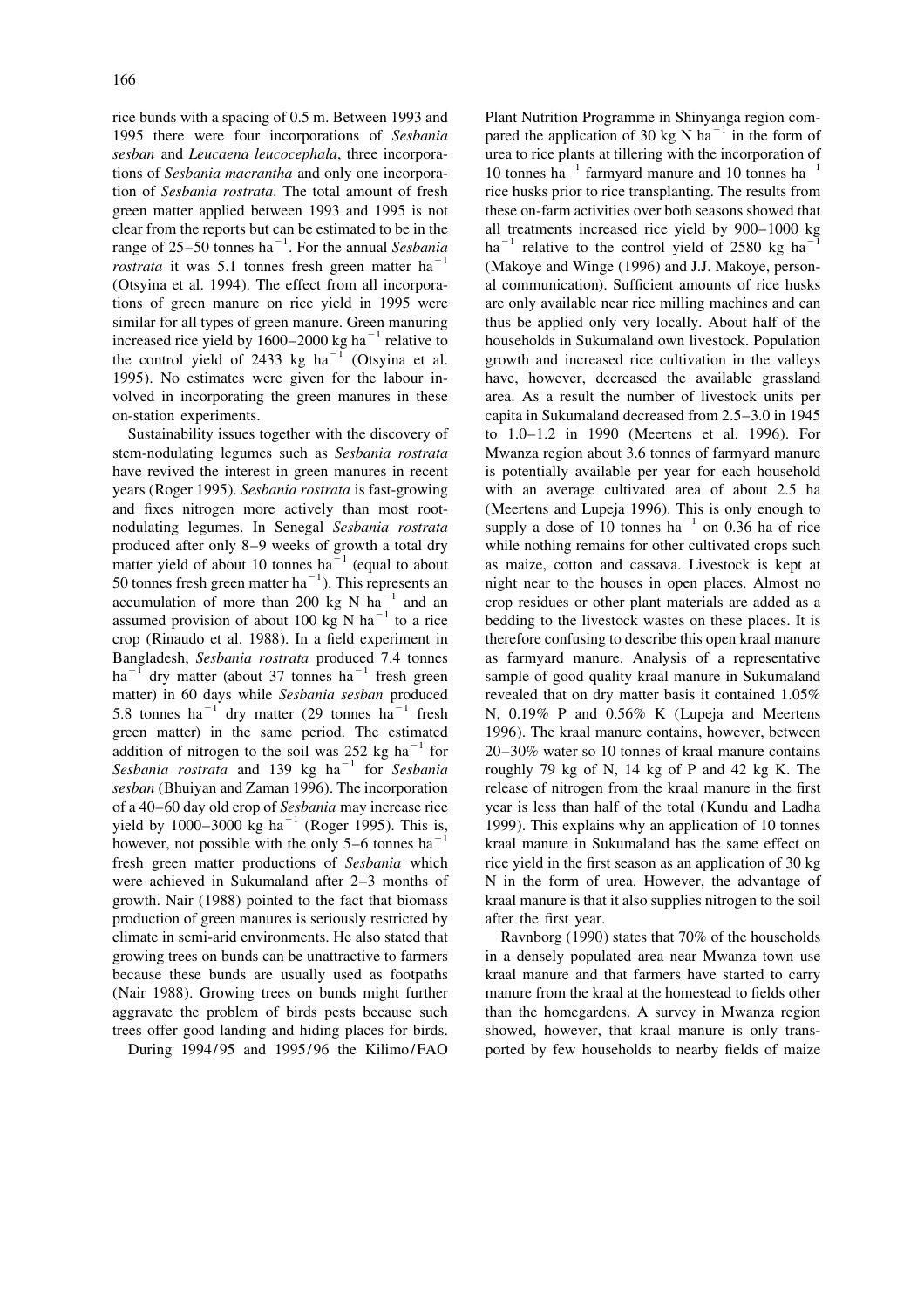applied to small gardens with tomatoes or other the decline in China (Roger 1995). horticultural crops. Very few people transport kraal Other labour intensive methods for improving soil manure to the relatively distant rice fields. The main fertility like deep placement of urea fertilizers, applireasons for not applying kraal manure are that many cation of farmyard manure or incorporating rice straw households do not have (enough) livestock and that are also not widely used by rainfed lowland rice those with livestock often do not have transport farmers (Kundu and Ladha 1999). Households are not means. In the absence of oxcarts and wheelbarrows eager to increase their inputs of labour per farm and the transport of bulky amounts of kraal manure to per field. Deep placement of urea fertilizers in heavydistant fields becomes too laborious (Meertens and textured soils is more efficient than broadcasting urea Lupeja 1996). A survey in Maswa district, Shinyanga into the floodwater but this last practice is still widely region, showed that only 2% of all households applied followed by many Asian rice farming households. kraal manure to their rainfed lowland rice fields. This The disadvantage of deep placement of urea fertilizers survey revealed further that soil fertility in rice fields by hand is that it requires a much higher input of was considered adequate by one third of the farmers labour from the households in comparison to broadand this was the main reason for not using kraal casting urea into the floodwater (Mohanty et al.

improvement in rice fields is low in Sukumaland the field for reasons of convenience (Mutert 1995). because the semi-arid climate and the short available Apart from the labour intensity the incorporation of period before rice transplanting strongly reduce rice straw has additional problems. The high C/N biomass production. Applications of 10 tonnes of ratio of rice straw leads to a temporary nitrogen locally available resources such as kraal manure and shortage immediately after incorporation. To offset rice husks increase rice yields in a similar way as an this temporary nitrogen shortage farmers need to add application of 30 kg N  $\text{ha}^{-1}$  in the form of urea at a dressing of nitrogenous fertilizer. An example from ti front households with availability problems, and this (Mulleriyawa and Wettasinha 1997). In Sukumalabour problems during transporting and application, land the incorporation of rice straw in rice soils as discussed below. competes with the use of rice straw as thatching

for soil fertility improvement in irrigated rice fields Higher inputs of labour can be a problem for for almost 3000 years (Greenland 1997). On a more households when the requested additional amount of limited scale green manures are also used by rice labour is not available at the household level. It is, farmers in other Asian countries. The use of green however, also possible that households are able to manures in rainfed lowland rice is, however, extreme- increase their labour inputs at the farm and field level ly limited (Garrity and Flinn 1988). Between 1974 but are not willing to do so. Farmers who are not and 1990 there was a sharp decrease in the use of incorporated in a market economy with money prices green manures in China and in other countries its on inputs and outputs make choices between labour usage seems to have become incidental. Reasons for and leisure on the basis of weighing the expenditure this decline are the increased availability of relatively of time in relation to the returns on the work effort. inexpensive mineral fertilizers, labour constraints in An individual will only work so long as the marginal the incorporation of bulky amounts of green manures, product of the extra effort, that is the increase in total no direct benefits in the form of food or cash and land product from the extra effort, is valued more highly constraints for small farmers (Roger 1995). The dis- than the foregone leisure (Upton 1996). This changes banding of many agricultural communes and the when additional labour has to be supplied to a smaller

and cotton. Small quantities of manure are often reallocation of labour was of particular importance for

manure (Meertens and Ndege 1993). 1999). Instead of incorporating rice straw it is com-The potential of green manures for soil fertility mon in Asia to use rice straw for fuel or to burn it in

material and as cattle feed. In the past households used grasses like *Hyparrhenia* spp. as thatching material but the pressure from livestock grazing and rice **Labour productivity and use of local resources** cultivation on former grasslands has practically re**for soil fertility improvement** moved this option. Due to insufficient grazing areas in Sukumaland crop residues in the field like rice straw Green manures have been used by Chinese farmers have become important additional livestock feeding.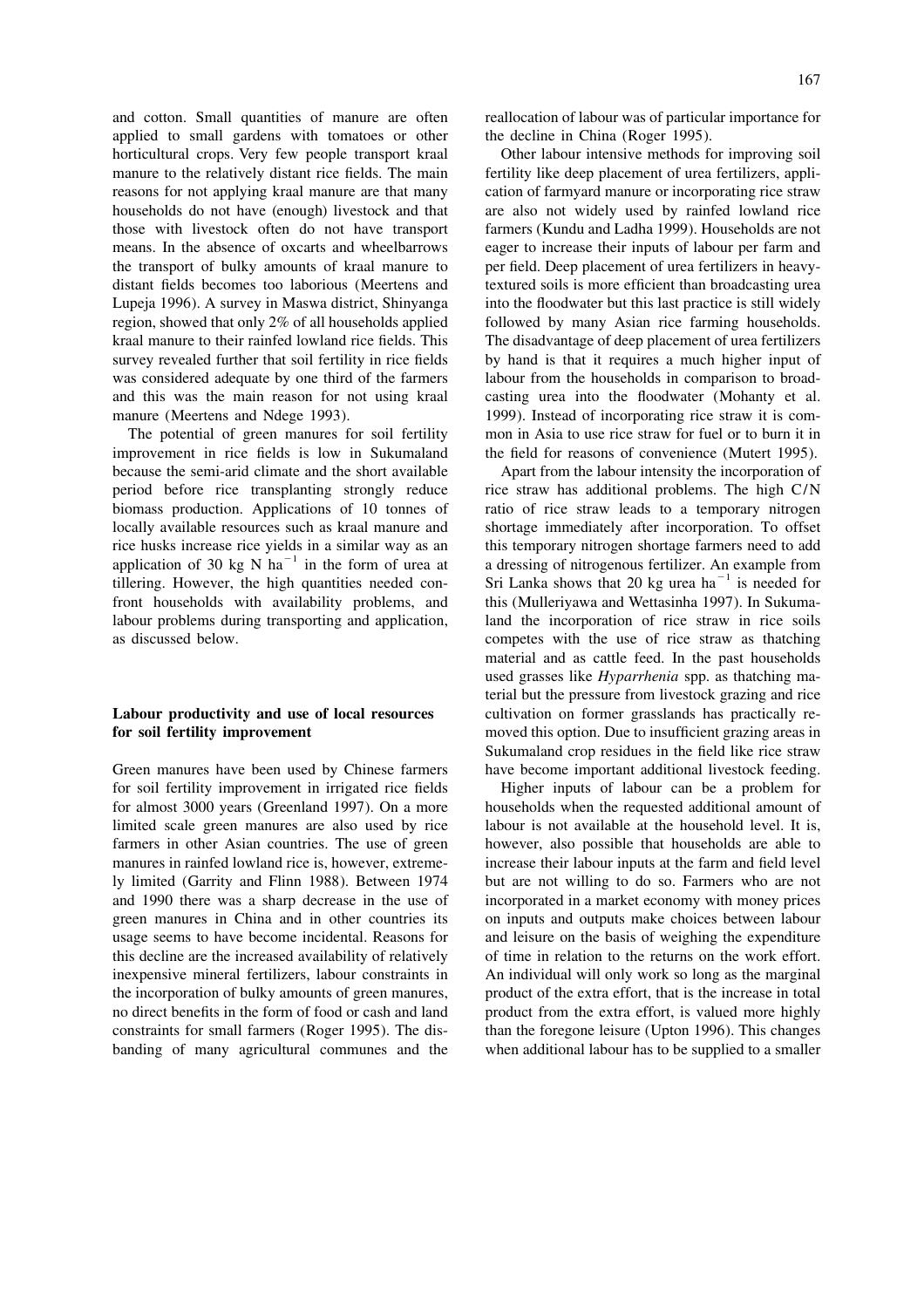

produce additional food for the growing population In addition to fertilizing the soil the Wakara also use with no access to external inputs. Under very high several methods to control erosion. These include population densities farmers have to give up their cultivation on (tie)-ridges, construction of terraces periods of seasonal freedom from agricultural work (with or without stones), filling up of gullies with and acquire the habit of regular daily work during stones and plants (grasses, sisal, *Euphorbia*) and the long hours all the year round (Boserup 1965). Figure construction of large earth banks across small de-1 shows, however, that high labour inputs per hectare veloping water-courses (Ludwig 1968). without increases in capital inputs lead to lower Farmyard manure is obtained from cattle  $(2-3)$  units marginal and average products per hour of labour. per household), which are kept mainly inside roofed The average product per hour, that is the total product stables. The cattle are standing on pits of about one divided by the number of hours, is equivalent to the metre deep which slowly fill up with their droppings labour productivity. When labour inputs per hectare and all kind of plant material (fodder grasses, weeds, increase from OA to OD, the total product per hectare tree leaves, crop residues) collected by the farmers. increases from area OABC to area ODJH (Figure 1). This system enables each household to apply 10–12 In case there is still some unexploited virgin land the tonnes of farmyard manure to each hectare of the economic optimum policy of farming households is, entire cultivated area (average 1.7 ha in 1965) every however, to operate an extensive system with a large  $2-3$  years (Ludwig 1968). The farmyard manure is land-labour ratio and thus low labour inputs and transported to the fields in baskets carried on the

ture due to population pressure and land shortage is that the labour productivity on Ukara was much less supplied by Ukara, a small island in Lake Victoria than on the mainland in Kwimba district, Mwanza near Sukumaland. This island appears to have been region, or than on the neighbouring Ukerewe island already unusually densely settled for African stan- (Table 1). Table 1 shows that the lower labour proddards from the seventeenth century onwards. In 1965 uctivity on Ukara is accompanied by a higher land Ukara had a population density of 207 people km<sup>-2</sup> productivity, a lower land availability per caput and a (Ludwig 1968). So the Wakara people have been lower proportion of cash crops. confronted with population pressure and land shortage Rounce and Thornton (1945) noticed in the 1930s for a long time. Land shortage forced them to practise that in order to pay tax the Wakara had to search for permanent farming on small farms with high inputs of work on the mainland due to insufficient fertile vallabour per unit land. Before the arrival of the Euro- leys for rice cultivation, their only cash crop. During a

peans in the nineteenth century they had already been using for a long time farmyard manure and green manure to maintain soil fertility (Ludwig 1968). Farmyard manure is applied to the fields prior to the planting of bulrush millet (*Pennisetum typhoides*). During the first weeding a green manure crop, mainly *Crotalaria striata*, is planted in between the bulrush millet. After the harvest of bulrush millet the green manure crop continues to grow to give a sufficient quantity, about 25 tonnes ha<sup> $-1$ </sup> (Rounce and Thornton 1945), of fresh green matter. Later during the dry *Figure 1.* Returns to labour under different intensities of land use. season it is incorporated in the soil at a mature stage.<br>Source: Upton (1996). Additional supplies of nutrients and organic matter can come from the incorporation of tree leaves and the farm size due to population growth in order to application of ashes, household refuse and night-soil.

yields per hectare (Upton 1996). heads. The INM methods performed by the Wakara such as the production and application of farmyard manure, the incorporation of green manure and the **Intensive labour use in agriculture on Ukara** erosion control methods are all labour intensive. **island** Ludwig (1968), estimated that the Wakara needed an average 12 hours agricultural work per day to perform A good example of intensified labour use in agricul- their intensive way of farming. He further calculated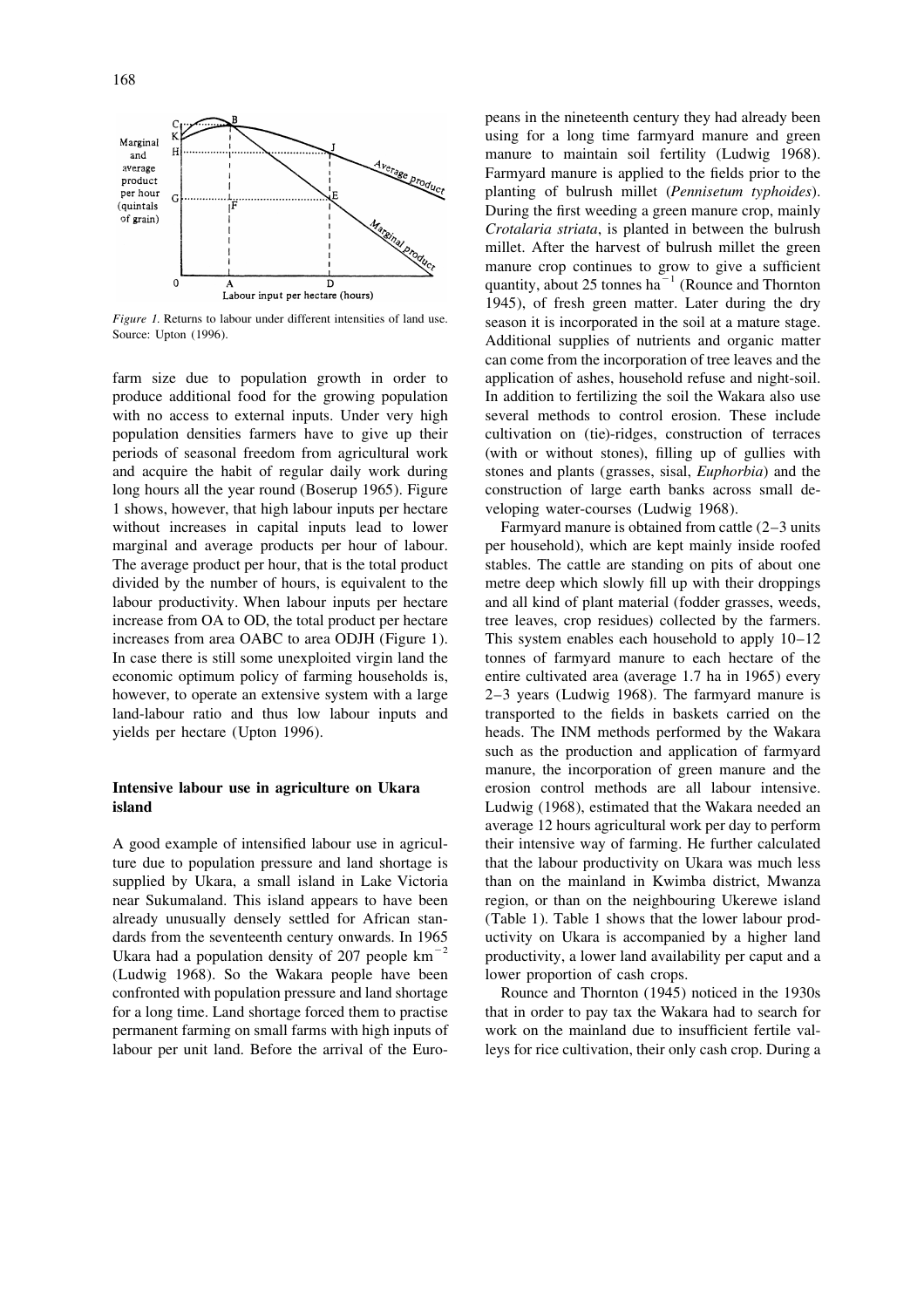|                                                                       | Kwimba | Ukerewe | Ukara |
|-----------------------------------------------------------------------|--------|---------|-------|
| Persons per household                                                 | 6.6    | 9.0     | 10.9  |
| Total cultivated crop area (ha)                                       | 2.3    | 2.5     | 1.7   |
| Subsistence crops (ha)                                                | 1.3    | 1.6     | 1.4   |
| Cash crops (ha)                                                       | 1.0    | 0.9     | 0.3   |
| Available cultivated crop area                                        | 0.35   | 0.28    | 0.16  |
| per caput (ha)                                                        |        |         |       |
| Gross return total farm                                               | 188    | 190     | 504   |
| land $(TShs'$ ha <sup>-1</sup> )                                      |        |         |       |
| Gross return to field<br>work (TShs hour <sup><math>-1</math></sup> ) | 0.50   | 0.54    | 0.16  |

visit to Ukara island in 1995 by the Kilimo/FAO farming households is to operate an extensive system Plant Nutrition Programme in Mwanza region we wherever this is possible. observed that the production of crops is still mainly In the absence of capital inputs like mineral fertilizfor own consumption and that only small quantities ers, herbicides and mechanical implements, farm are available for selling. The necessary additional households tend to rely too much on labour intensive cash is principally obtained by young people from methods when confronted with serious land shortages. fishing and temporary work as cart pullers (a hard, The failure to transform from this pattern was called lowly paid and unpopular job) in Mwanza town. The agricultural involution by Geertz (1968) for the situafrequent absence of strong, young people has led to a tion in Indonesia during the 1960s. This term was partial collapse of erosion control methods on the copied by Lagemann (1977) for eastern Nigeria island. Further changes observed were the sharp de- where very high population densities had led to a cline of bulrush millet cultivation due to increased decline in soil fertility, farm production and labour cropping of tuber crops, in particular cassava. Farmers productivity. The current situation on the Ukara and stated that cassava requires less labour and produces Rusinga islands are also good examples of agriculturmore food than bulrush millet. These changes in crops al involution. Ludwig (1968), Lagemann (1977) and led also to a transformation of soil fertility manage-<br>Conelly (1994) have shown that farmers react to ment. Green manure crops had almost disappeared agricultural involution with migration, seasonal midue to the long growth cycle of cassava and were gration for cash earning or an increase in off-farm replaced by an intensified use of farmyard manure. A employment without migration. similar process of disintensification due to labour scarcity resulting from migrant wage employment and fishing has been observed by Conelly (1994) on Rusinga island in the Kenyan part of Lake Victoria. **Discussion and conclusions**

Around 1945 Rounce (1949) was concerned about nure, green manure, mulching, erosion control) are organic and mineral fertilizers. strikingly similar to the INM methods advocated by The incorporation of crop residues, green manures widely rejected by farmers in Sukumaland (Meertens land without increases in capital inputs cause a de-

*Table 1.* Farm management data on Ukara, Ukerewe Islands and et al. 1996). Population pressure and land shortage are from Kwimba in Sukumaland. apparently not yet serious enough in Sukumaland to induce high labour inputs per unit land with decreasing labour productivity. Even Wakara who migrated to Sukumaland did not continue their intensive way of farming, but started to grow instead crops on large farms in an extensive way without use of farmyard manure or green manure. In Sukumaland they are able to become cash-cropping, semi-permanent cultivators with a much higher return per hour of work (Ludwig 1968), due to lower population pressures and thus less land shortages. A similar shift from intensive to Source: Ludwig (1968). extensive ways of farming has been documented by Netting et al. (1993) for the Kofyar on the Jos Plateau in Nigeria. These shifts confirm the statement of Upton (1996) that the economic optimum policy of

the future of agriculture in Sukumaland. Inspired by This paper shows that the prospects for integrated the practices on Ukara he recommended a wide range nutrient management in Sukumaland rice cultivation of labour or capital intensive methods to allow sus- are not positive due to labour constraints at the farm tainable agriculture in Sukumaland. Rounce's recom- household level, the semi-arid nature of the environmendations concerning soil fertility (farmyard ma- ment and problems concerning the availability of

Smaling et al. (1996) and Pretty (1995). Despite and application/transport of farmyard manure require having been extension messages for over fifty years, substantial additional inputs of farm household almost all these recommendations by Rounce are still labour. These higher levels of labour inputs per unit of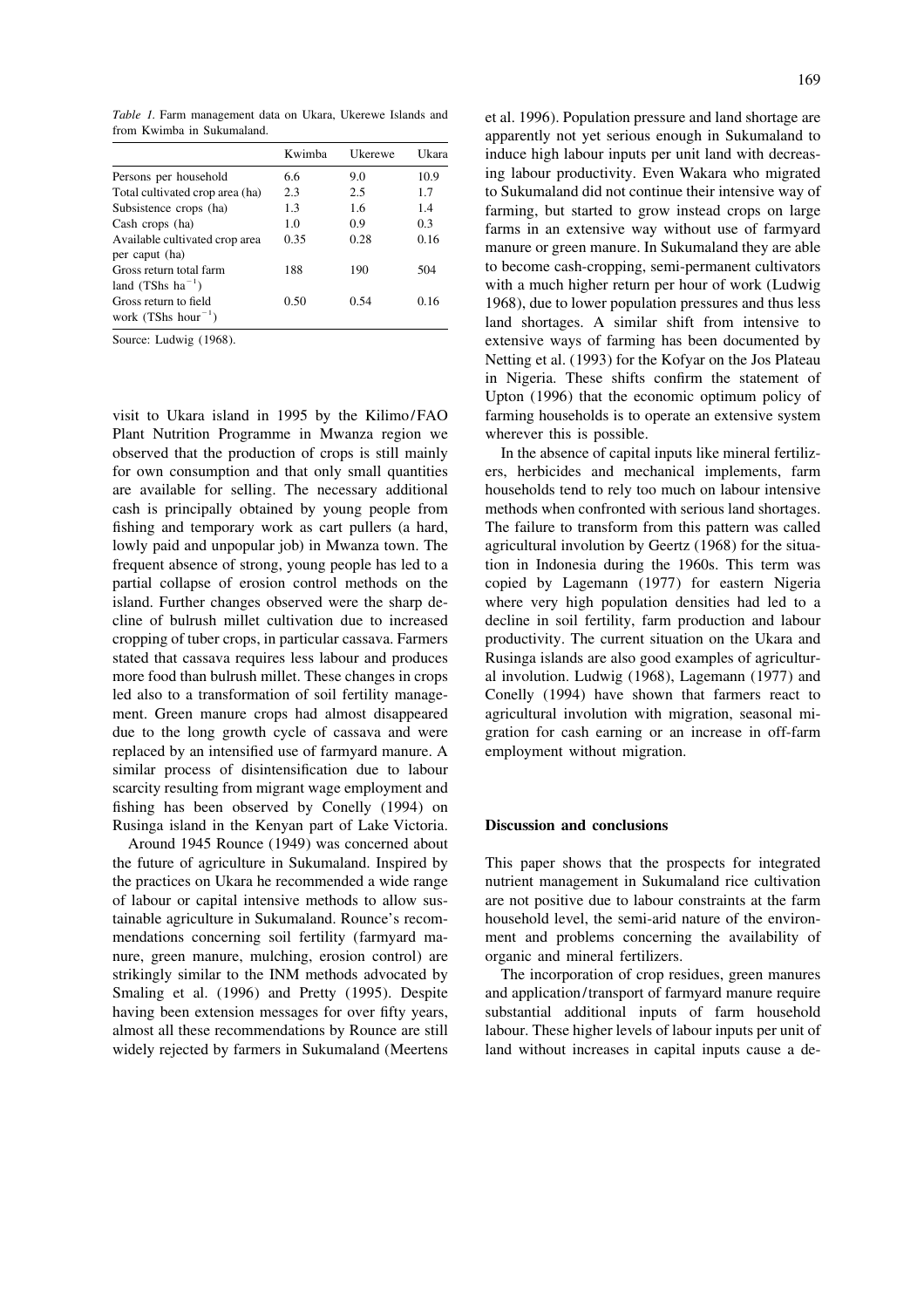crease in the productivity of labour. Only serious land (Hyden et al. 1993). So the adoption of INM depends their rice fields are still fertile. Their strategy is to investment in learning and a favourable policy en-<br>have relatively low rice yields (2300 kg ha<sup>-1</sup>) on vironment. large rice fields.

In semi-arid environments like Sukumaland biomass production of green manures and multi-purpose trees are seriously restricted by climate. Using **Acknowledgements** green manures as an improved fallow in Sukumaland rice cultivation will have limited impact on the soil Extension workers on Ukara island, in particular fertility situation due to insufficient biomass product- Joseph Kapunda, are thanked for their assistance ion in the three months before rice transplanting during the two-day field trip of the Kilimo/FAO Plant available. Nutrition Programme in May 1995 on Ukara. Joseph

Sukumaland. In fact there is not enough cattle manure Shinyanga region, is thanked for supplying results available for maintaining soil fertility in Sukumaland. from rice on-farm activities in Shinyanga region. Half of the households do not own livestock and Joost Brouwer, Bert Janssen and Niels Röling are therefore have no easy access to cattle manure. Farm thanked for their comments on an earlier draft. households in Sukumaland are not eager to incorporate rice straw in the rice soils due to the alternative uses of rice straw as cattle feed and thatching material. Shapiro and Sanders (1998) mention that most **References** crop residues in semi-arid West Africa are also re- Barratt Brown M. 1995. Africa's Choices: After Thirty Years of the moved for uses with higher economic value (feed, World Bank. Penguin Books Ltd., London. fuel, building materials) than soil fertility improve- Bhuiyan N.I. and Zaman S.K. 1996. Use of green manuring crops in ment. The access to mineral fertilizers is very low due<br>to sharply increased prices and serious availability and Rahman M. (ed.), Biological Nitrogen Fixation Associated to sharply increased prices and serious availability In: Rahman M. (ed.), Biological Nitrogen Fixation Associated<br>
with Rice Production. Kluwer Academic Publishers, Dordrecht, problems. This makes the integrated use of organic with Rice Production. Kluwer Academic Publishers, Dordrecht,<br>and mineral fertilizers rather impossible in Sukuma-<br>land<br>land

This paper has shown that there can be serious Earthscan, London, republished 1993. blocks to the use of locally available resources for soil Conelly W.T. 1994. Population pressure, labor availability, and fertility improvement even when there is a favourable agricultural disintensification: the decline o fertility improvement even when there is a favourable<br>policy environment for INM technologies. The lim-<br>Doggett H. 1965. A history of the work of the Mwabagole rice ited success of INM resembling soil fertility enhanc-<br>station, Lake Province, Tanzania. E. Afr. Agricult. For. J. 31: ing technologies in semi-arid West Africa after many 16–20. years of promotion (Enyong et al. 1999) shows that Donkers H. 1993. Duurzame vergroting voedselproduktie in Af-<br>
rika: veel, weinig of geen externe inputs? (Increasing Sustainable adoption of INM is not only a complex issue in<br>Sukumaland. Pingali et al. (1987) found that in SSA<br>Derde Wereld 12: 63–85. organic fertilizers and so INM technologies are main- Enserink H.J., Bunyecha K.F., Meertens H.C.C., Kajiru G.J. and ly used in farming systems with high landuse intensity Bagarama F. 1994. From farming systems research and extension often characterised by a high population density and/ to zonal strategies: rice research in Sukumaland, Tanzania In:<br>or good market access. A gricultural success in such Systems-Oriented Research in Agriculture and Rural D or good market access. Agricultural success in such<br>circumstances appears to be a combination of favour-<br>able environments, promising locations, supportive<br> $\frac{\text{EXstems-Oriented Research in Agriculture and Rural Development, 13th International Symposium, 21–25 November 1994.} {\text{CIRAD, Montpeller, France pp. 86–91.}}$ <br>Fr infrastructure and conducive government policies tions and attitudes towards introduced soil-fertility enhancing

shortages due to high population densities will force on a wide range of factors. Programmes and projects farm households to accept a decrease in the prod-<br>dealing with the promotion of INM technologies in uctivity of labour (Boserup 1965). Population pres- certain areas should investigate if these areas are at sure and land shortage are apparently not yet serious present suitable for the introduction of such techenough in the case of Sukumaland rice cultivation. nologies. This will lead to less failures in the adoption Farmers in some parts of Sukumaland even state that of INM technologies than merely advocating farmer

Availability of organic fertilizers is restricted in Makoye, the cash crop subject matter specialist in

- 
- 
- Economics of Agrarian Change under Population Pressure.
- 
- 
- 
- 
- Enyong L.A., Debrah S.K. and Bationo A. 1999. Farmers' percep-